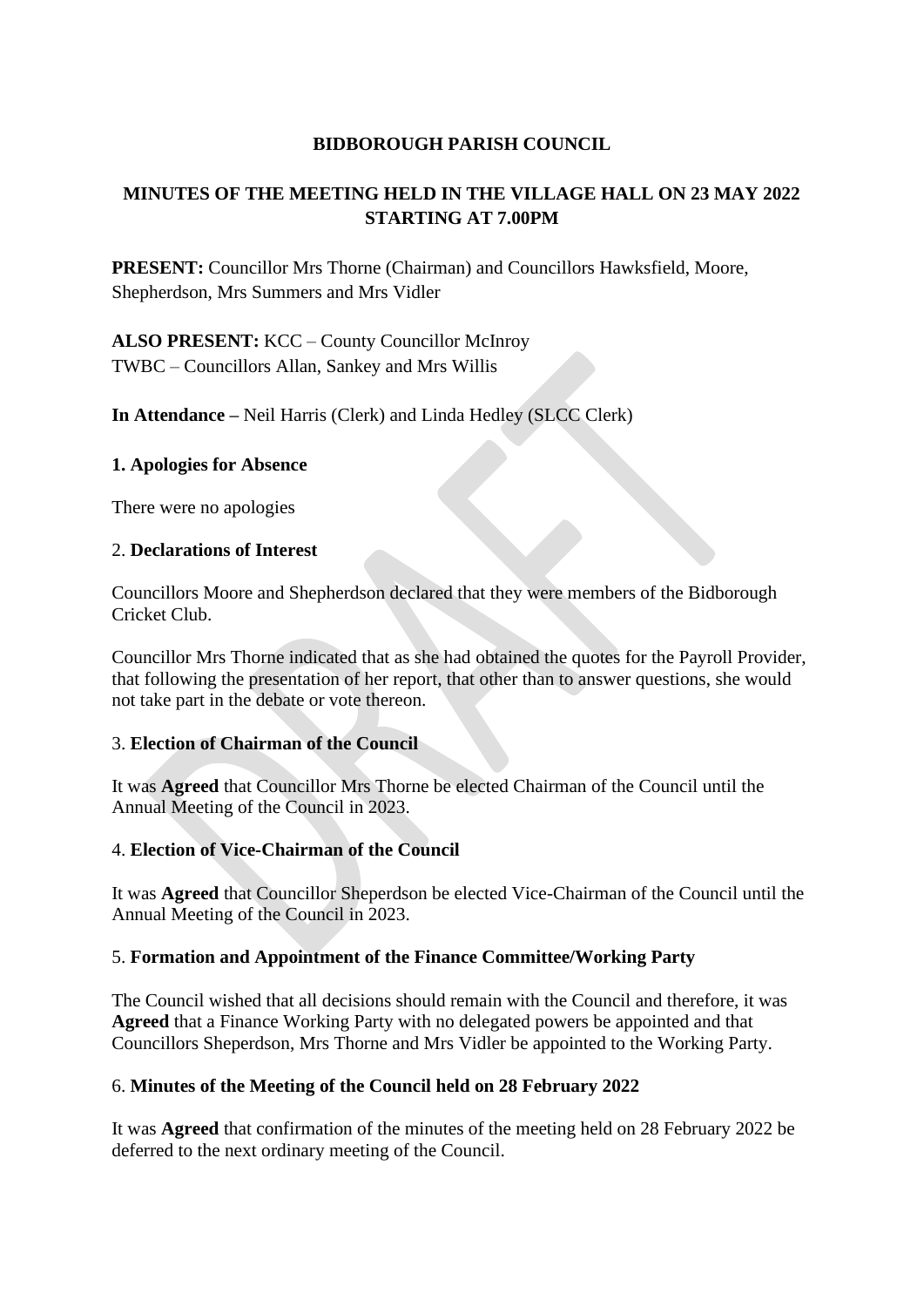## 7. **Minutes of the meeting held on 27 April 2022**

It was **Agreed** that the minutes of the meeting held on 27 April 2022 be approved as a correct record and signed subject to the following amendments: -

- (a) Minute 006/22 That the second bullet point be amended to read "An offer from the Borough Council regarding pre planning advice had been made public before the Council had had an opportunity to consider and debate the matter. The Chairman stated that she was unhappy that the correspondence had been made public before it had been presented to and debated by the Council."
- (b) Minute 007/22 that the VAT figures next to N Power were incorrect and should have been £8.34, £7.06 and £7.39 respectively.

### 8. **Representatives to Outside Bodies**

- (a) KALC Area Committee Chairman of the Council
- (b) Sports Association Councillors Moore and Mrs Vidler
- (c) Allotments Councillors Moore and Mrs Thorne
- (d) Village Care Councillors Hawksfield and Johnson
- (e) Birchwood Association Councillor Hawksfield
- (f) Transport Liaison No longer in operation and no appointment made
- (g) Cemetery/Closed Churchyard Councillor Mrs Thorne and Quentin Stevens
- (h) Gatwick Liaison Councillor Mrs Summers.

### 9. **Adoption of Council Policies**

(a) Standing Orders

It was noted that there were currently adopted Standing Orders, but it was **Agreed** that the Clerk review the Standing Orders to ensure that they conform to the standard NALC model standing orders and that the amendments reflect the changes needed for Bidborough Parish Council

### (b) Financial Regulations

It was **Agreed** that the Clerk review the Financial Regulations to ensure that they conform to the standard NALC model financial regulations and that the amendments reflect the changes needed for Bidborough Parish Council.

(c) Publication Scheme

It was **Agreed** that the Clerk review the Publication Scheme to ensure that it conforms to best practice.

(d) Lone Worker

It was **Agreed** to adopt the previously circulated policy

(e) Code of Conduct for Employees It was **Agreed** to adopt the previously circulated policy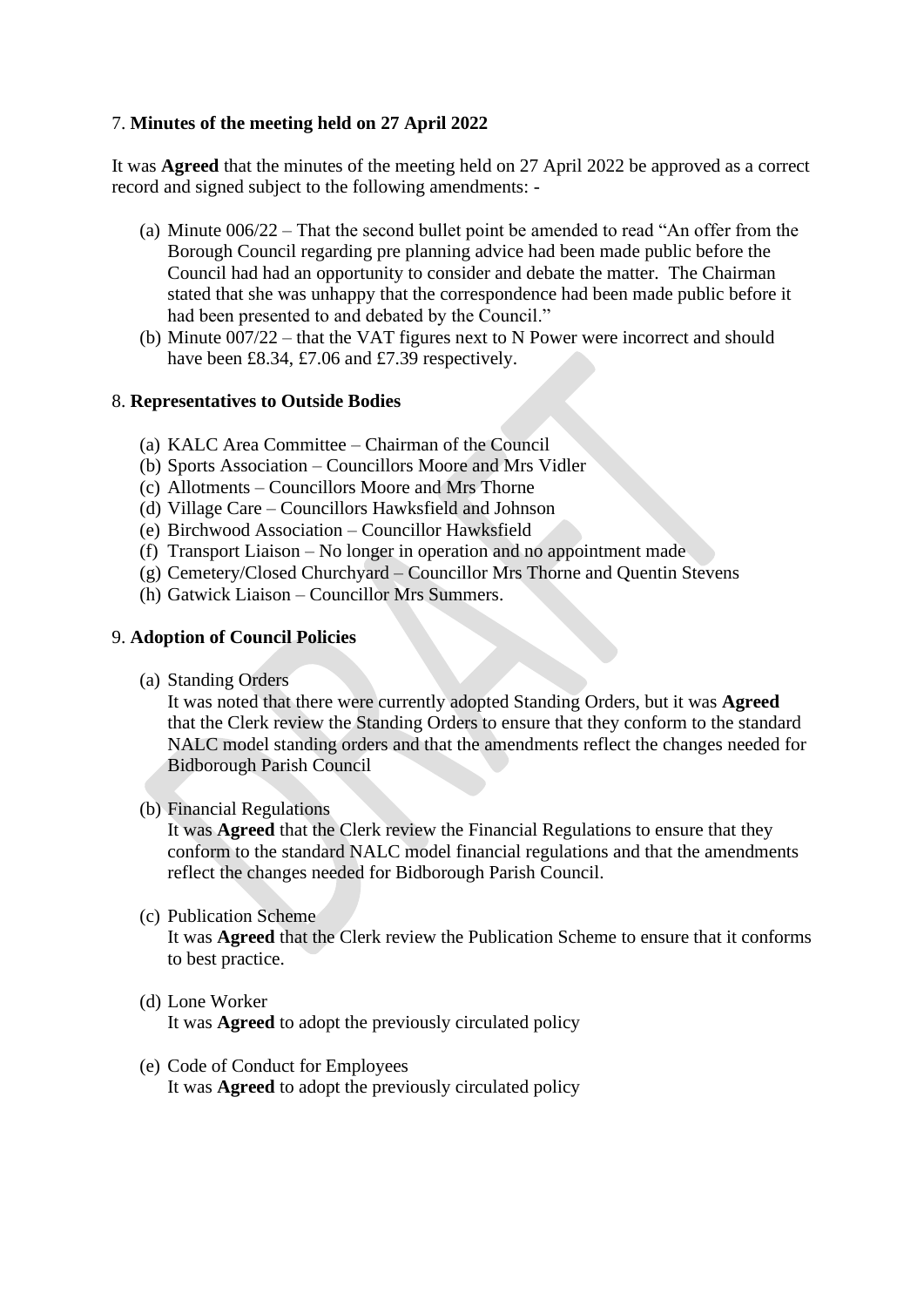## 10. **Report of the Borough and County Councillors**

Councillors Allan, Sankey and Mrs Willis presented themselves to the meeting following the recent election.

County Councillor McInroy reported on the current position with regard to the extension of the 30mph speed limit and on roadworks on the A21

## 11. **Public Participation**

The public had an opportunity to raise questions with the Council and for Councillors to respond where appropriate: -

- The great majority of questions revolved around the issue of the Play Park in the Arthur Nicholson Recreation Ground including a recent survey showing 94% in favour of its retention. In the debate that ensued the Chairman stated that she would be asking the new Clerk to investigate this whole issue and to report back to the Council having considered all of the documents and the issues that have been raised.
- There were some questions relating to recent legal costs.
- A member of the public stated that he had recently withdrawn his advertisement of his business from the Parish Magazine as the previous issue had, in his opinion, been political in part.

## 12. **Payment List**

It was **Agreed** that the Payment List as circulated at the meeting and as set out below be approved: -

| Name                  | Reason Invoice No.                      | Net     | <b>VAT</b> | Gross   |
|-----------------------|-----------------------------------------|---------|------------|---------|
| Streetlights          | <b>Awaiting Invoice</b>                 | 366.40  | 73.28      | 439.68  |
| N Power               | April Invoice                           | 128.34  | 6.42       | 134.76  |
| Pierson Agriculture   | <b>Gang Mowing to ANRG</b>              | 177.00  | 35.40      | 212.40  |
| <b>Amenity Weed</b>   | 220517 Weed control of Recreation       | 280.00  | 56.00      | 336.00  |
| Control               | Ground                                  |         |            |         |
| <b>Thompson Tree</b>  | Pond clearance and removal of trees     | 425.00  | 85.00      | 510.00  |
| Care Ltd              |                                         |         |            |         |
| People Law Ltd        | <b>Invoice 90 Professional Services</b> | 3300.00 | 660.00     | 3960.00 |
| Les Hawksfield        | Supply of Sleepers for Birchwood to     | 140.00  | 0.00       | 140.00  |
|                       | be allocated from annual budget         |         |            |         |
| Ashdown Garden        | Invoice 64 Grass Cutting                | 822.00  | 0.00       | 822.00  |
| Services              |                                         |         |            |         |
| <b>Ashdown Garden</b> | Invoice 22 Garden Maintenance           | 300.00  | 0.00       | 300.00  |
| Services              |                                         |         |            |         |